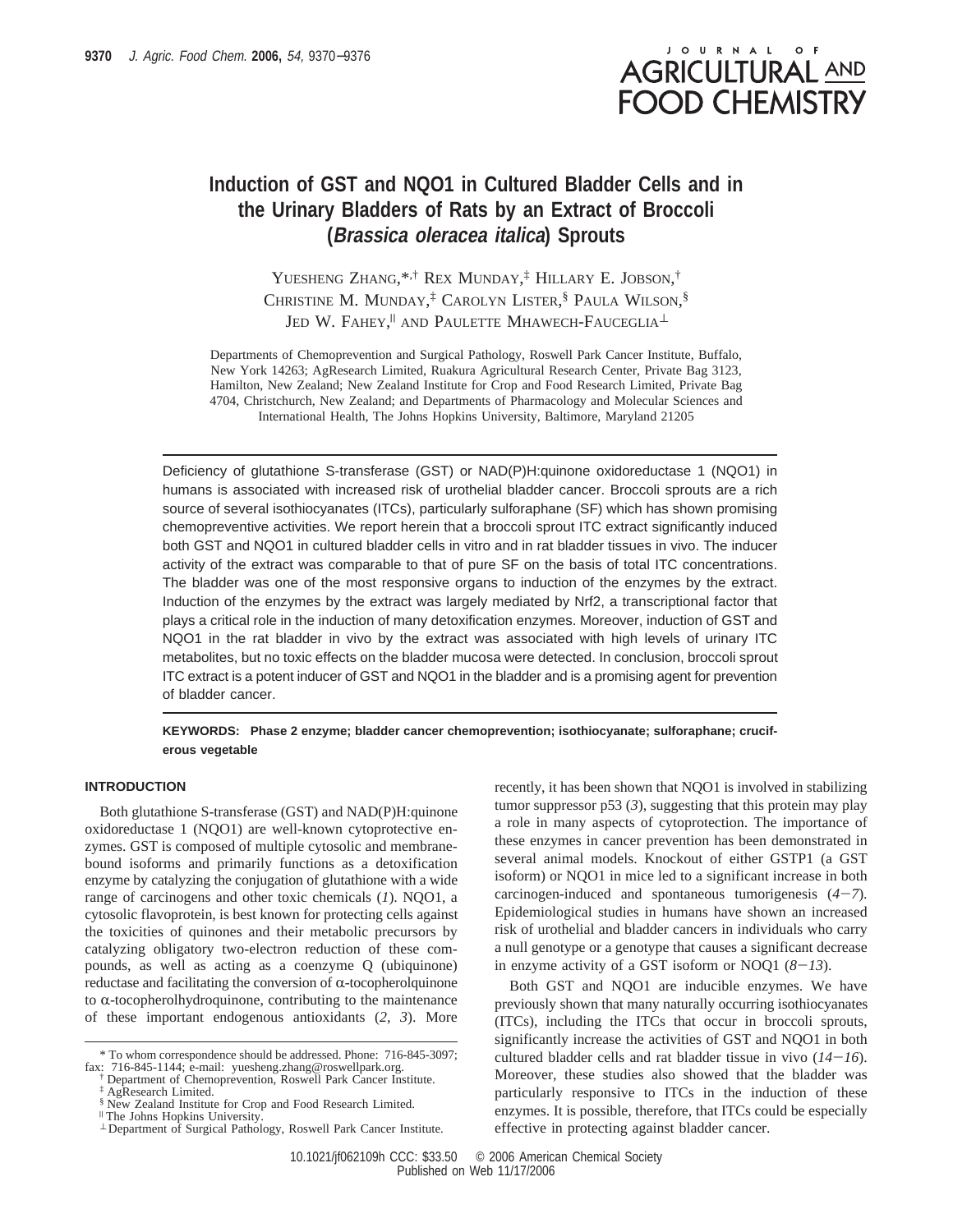In the present study, we have examined the effect of a broccoli sprout extract, which is rich in sulforaphane (SF, 4-methylsulfinylbutyl isothiocyanate) and which also contains two close analogs, iberin (3-methylsulfinylbutyl isothiocyanate) and erucin (4-methylthiobutyl isothiocyanate) (*17*), on GST and NQO1 in both cultured cells and rat organs. We show that (1) SF-rich broccoli sprout extract is a strong inducer of both GST and NQO1 in cultured bladder cells in vitro and in rat bladder in vivo; (2) the bladder is one of the most responsive tissues for induction of the enzymes by the extracts; (3) how the extract is administered to rats has a significant impact on its enzymeinducing efficacy in the bladder; (4) the induction of GST and NQO1 by the extract depends primarily on Nrf2, a transcription factor that is critical for stimulation of many cytoprotective genes; and (5) induction of GST and NQO1 in the bladder by SF-rich broccoli sprout extract is associated with high urinary concentrations of ITC metabolites but is not accompanied by any toxic effect on the bladder mucosa.

### **MATERIALS AND METHODS**

**Chemicals.** SF was purchased from LKT Laboratories (St Paul, MN). Lyophilized SF-rich broccoli sprout ITC extract was prepared from 3-day-old fresh broccoli sprouts and was stored at  $-70$  °C before use. The preparation of the extract and the characterization of its ITC content has been previously described (*18*). Briefly, broccoli sprouts were grown by Sprouters Northwest (Kent, WA) using seeds from an openpollinated population based upon *Brassica oleracea italica* cultivars DeCicco and Calabrese which were purchased from Caudill Seed Co., Inc. (Louisville, KY). Fresh sprouts were added to boiling water at a ratio of 100 kg sprouts per 300 liters of water, in a steam-jacketed kettle with stirring. The sprouts were boiled for 30 min and then were filtered through a stainless-steel mesh screen. The filtrate contains the glucosinolate precursors of ITCs. Conversion of these glucosinolates to ITCs was effected by adding daikon sprouts-derived myrosinase to the filtrates and incubating at  $32-38$  °C for 3.5 h. The mixture was transferred to trays and was freeze-dried to yield 2.8 kg powder (from 100 kg broccoli sprouts). Each gram of extract contained 140 *µ*mol ITC, of which 70%, 25%, and 5% were SF, iberin, and erucin, respectively, as determined by high-performance liquid chromatography.

**Cell Culture and Measurement of Cellular GST and NQO1 Activities.** The source and culture condition of rat bladder carcinoma NBT-II cells have been previously described  $(19)$ . Wild-type (Nrf2<sup>+/+</sup>) and Nrf2-deficient (Nrf2<sup>-/-</sup>) mouse embryonic fibroblasts (MEF) were gifts of Dr. Masayuki Yamamoto, University of Tsukuba, Japan (*20*). These cells were maintained in Iscoves Modified Dulbecco's Medium (Mediatech, Herndon, VA), containing 10% heat-inactivated fetal bovine serum (FBS,  $v/v$ ), 100 units/mL penicillin G, and 0.01% streptomycin. For heat inactivation, FBS (Biosource International, Camarillo, CA) was incubated at 55 °C for 30 min. All cells were grown in a humidified incubator at 37  $\mathrm{^{\circ}C}$  with 5% CO<sub>2</sub>.

These cells were used to evaluate the effect of broccoli sprout extract and SF on the activities of cellular GST and NQO1. Cells were seeded in 10-cm dishes  $(1 \times 10^6 \text{ cells/dish with } 10 \text{ mL medium})$  for 48 h and then were treated with the test agent in fresh medium for 24 h. At the end of the treatment, cells were harvested by trypsinization and centrifugation and were lysed by sonication in 0.08% digitonin solution containing 2 mM EDTA. The lysates were centrifuged at 9500*g* at 4 °C in a microfuge, and the supernatant portions were used for enzyme analysis, using 1-chloro-2,4-dinitrobenzene as a GST substrate and menadione as an NQO1 substrate, as previously described (*21*).

Animals. Female Sprague-Dawley rats (11-12 weeks of age), bred at the Ruakura Agricultural Research Center (Hamilton, New Zealand), were used to study the effect of broccoli sprout extract on tissue GST and NQO1 activities and on the urinary excretion levels of ITC metabolites. In the study on enzyme induction, rats were housed in solid bottom cages, containing bedding of softwood shavings, and were allowed free access to AIN76A purified diet (Bio-Serv, Frenchtown, NJ) and water. For the urinary excretion study, the animals were

individually housed in metabolism cages for urine collection, and the animals had free access to pelletized Laboratory Chow (Sharpes Animal Feeds, Carterton, NZ) and water. The temperature of the animal room was maintained at  $21-23$  °C with a 12-h light/dark cycle. Animal body weights were monitored every 2-3 days. All experimental protocols were approved by the Ruakura Animal Ethics Committee.

**Administration of Broccoli Sprout Extract to Rats, Determination of Tissue NQO1 and GST Activities, and Measurement of Urinary Levels of ITC Metabolites.** The effect of broccoli sprout extract on tissue activities of GST and NQO1 in rats was assessed using two dosing protocols: oral intubation and dietary supplementation. In the former experiment, the extract was suspended in water at the required concentrations and was administered by intubation to groups of six rats in approximately 0.5 mL volume once daily for 14 days. The rats were weighed immediately before each dosing, and the volume of suspension to be administered to give the required dose was calculated. The animals were killed 24 h after the last dose by  $CO<sub>2</sub>$ inhalation. In the second experiment, the extract was mixed with the diet, which was prepared fresh every  $2-3$  days, and was fed to groups of six rats for 14 days. On the 15th day, the rats were killed by  $CO<sub>2</sub>$ inhalation. The bladder, colon, duodenum, forestomach, kidneys, liver, and lungs of each animal were removed and stored at  $-80$  °C before analysis. One-half of each bladder was stored frozen, while the other half was fixed in 10% buffered formalin for histological examination.

For measurement of enzyme activities, all organ samples were weighed and homogenized in ice-cold 0.2% Triton X-100, using a Polytron tissue homogenizer. The homogenates were centrifuged at 12 000*g* for 20 s, and the supernatant was assayed for GST and NQO1 activities by the method of Habig et al. (*22*) and Ernster (*23*), respectively. Enzyme activities were calculated as international units per gram of tissue.

To measure urinary levels of ITC metabolites, groups of five rats were given a single dose of broccoli sprout extract by oral intubation to provide ITC doses of 10, 25, 50, and 250  $\mu$ mol/kg body weight, and two consecutive 24-h urines were subsequently collected from each rat. Urine samples were stored at  $-70$  °C before analysis. Total urinary levels of ITC metabolites were measured with the cyclocondensation assay (reaction with 1,2-benzenedithiole) (*24*), using a previously described protocol (*25*). This assay measures the total amount of ITCs plus their metabolites (dithiocarbamates, DTCs) formed in the mercapturic acid pathway, and it does not provide information on the amount of individual compounds in the urine samples.

**Histological Examination of Bladders of Rats Dosed with Broccoli Sprout Extract.** Rat bladders were fixed in routine histology fixative (buffered formalin), were placed in an automated tissue processor, and were processed on a biopsy (5 h) schedule because of their small size. After the tissues were embedded in paraffin, they were sectioned at  $5 \mu m$  and were placed on charged slides. The tissues were stained with hematoxylin and eosin (H&E) for microscopic examination.

**Statistical Analysis.** Statistical significance was tested by analysis of variance, followed by the Student-Newman-Keuls multiple comparisons test using Instat software (GraphPad, San Diego, CA).

#### **RESULTS**

**Induction Levels of GST and NQO1 in the Bladder Vary Significantly with the Method of Administration of Broccoli Sprout Extract to Rats.** In the first experiment, broccoli sprout extract was suspended in water and was administered to groups of rats by oral intubation in amounts calculated to provide 40 and 160 *µ*mol ITC/kg body weight once daily for 14 days. The extract caused a significant and dose-dependent induction of both GST and NQO1 in the bladder, although the induction levels of GST were somewhat lower than those of NQO1. GST and NQO1 activities in the bladder were elevated by 43% and 141%, respectively, at 40 *µ*mol ITC/kg body weight and by 105% and 337% at 160 *µ*mol ITC/kg (**Figure 1A**). In the second experiment, the sprout extract was mixed in the diet and was fed to rats at 0.53, 1.06, and 2.13  $\mu$ mol ITC/g diet, respectively, for 14 days. Another group of rats received control diet alone.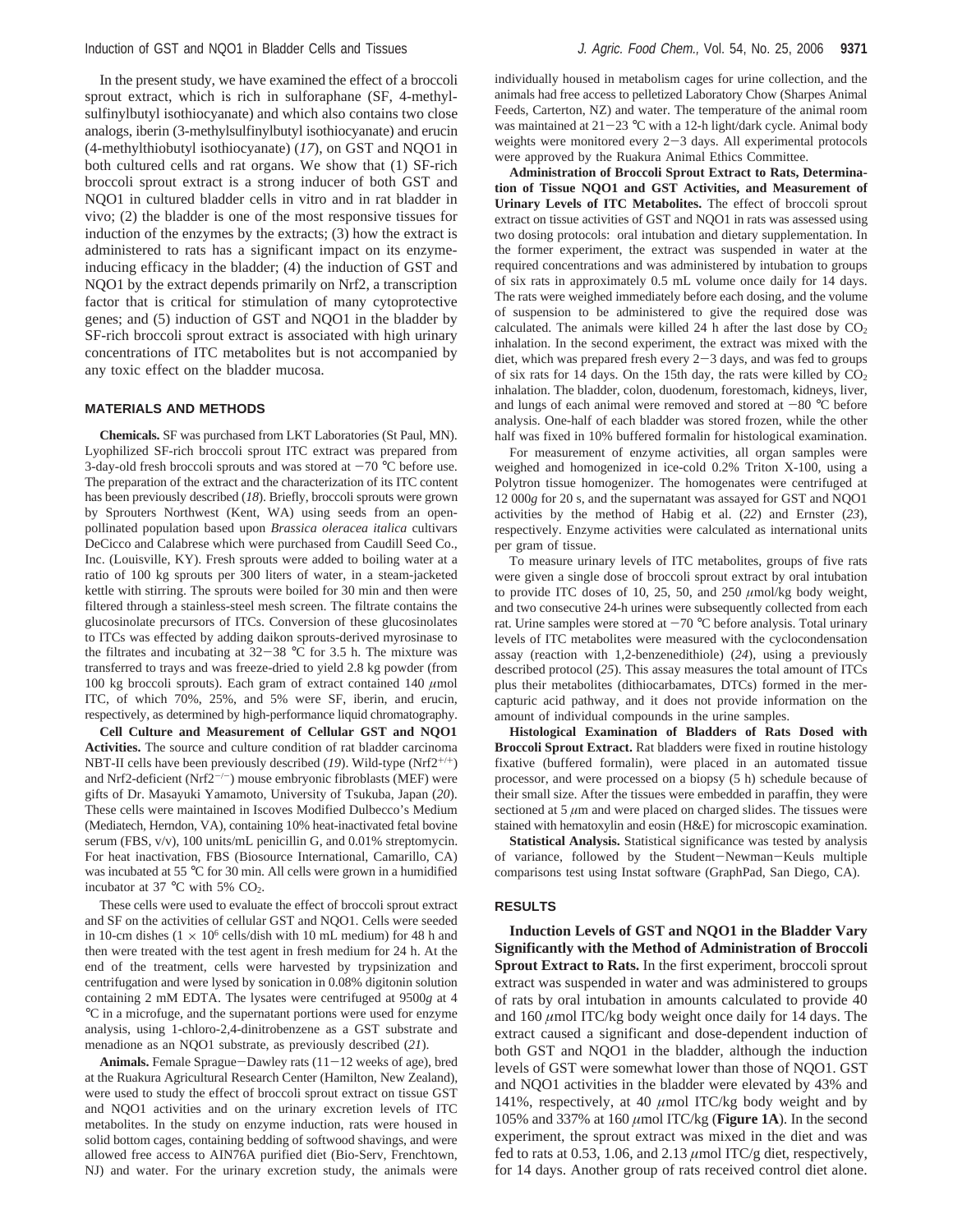

**Figure 1.** Induction of GST and NQO1 in rat bladder by broccoli sprout ITC extract. Rats received broccoli sprout extract by oral intubation (**A**) or by supplementation in the diet (**B**) as described in Materials and Methods. Each value is the mean  $\pm$  SEM ( $n = 6$ ). Each value from extracttreated rats is significantly higher than the control ( $p < 0.05$ ).

The rats in this study weighed  $238 \pm 12$  g and consumed 16.2  $\pm$  1.3 g of diet daily. Hence, the average daily ITC consumption levels were calculated to be 0, 40, 80, and 160 *µ*mol ITC/kg body weight, respectively. The broccoli sprout extract fed to the rats in the diet also caused a significant and dose-dependent induction of both GST and NQO1 in the bladder, and NQO1 was again more responsive than GST (**Figure 1B**). For example, the activities of GST and NQO1 in the bladder were elevated 18% and 48% at 40 *µ*mol ITC/kg and 33% and 151% at 160 *µ*mol ITC/kg. However, these levels of enzyme induction were lower than those obtained when the same amount of extract was given by oral intubation, as shown above. Interestingly, such an effect of dosing method appears to be highly organ specific, since the forestomach was the only other organ that behaved in this fashion among the seven rat organs examined (**Figure 2**).

**Bladder Is among the Most Responsive Organs in the Induction of GST and NQO1 by Broccoli Sprout Extract.** Our previous studies have shown that many ITCs are more efficacious inducers of GST and NQO1 in the bladder than in other organs  $(14-16)$ . In the present study, the activities of GST and NQO1 in several organs from rats dosed with the extract, including colon, duodenum, forestomach, kidney, liver, and lungs, were measured and compared with those in the bladder. Shown in **Figure 2** are the results obtained from rats dosed with the extract at 40 and 160  $\mu$ mol ITC/kg. The duodenum appears to be the most sensitive responder; its enzyme induction levels were the highest among the organs examined and did not appear to vary with how the extract was dosed. While the enzyme induction levels in the bladder and forestomach were lower than in the duodenum when the extract was provided in the diet, they were similar to those in the duodenum when the extract was dosed by oral intubation. In contrast, the induction levels of both GST and NQO1 in colon, kidney, liver, and lungs were relatively small, regardless of the dosing method.

**Induction of GST and NQO1 in Bladder Cells and Tissues by Broccoli Sprout Extract May Be Caused Exclusively by ITCs.** We recently showed that the ITCs in broccoli sprout extract accounted for the antiproliferative activity of this material in cultured human bladder cancer cells and that such activity



**Figure 2.** Comparison of induction levels of GST and NQO1 by broccoli sprout ITC extract among rat organs. Broccoli sprout extract was administered to the rats either by dietary supplementation (**A** and **B**) or by oral intubation (**C** and **D**) as described in Materials and Methods. Each value is the mean  $\pm$  SEM ( $n = 6$ ). Each value marked with an asterisk is significantly different from the control ( $p < 0.05$ ). Values marked with a dagger in **C** and **D** are significantly greater than the corresponding values in **A** and **B** ( $p < 0.05$ ).

was similar to that of SF when related to ITC concentrations (*18*). In the present study, we compared the inducer activity of broccoli sprout extract with that of SF in rat bladder carcinoma NBT-II cells. Cells were treated with either the extract or with SF for 24 h and then were analyzed for induction of both GST and NQO1. The extract, at concentrations that provided  $4-8$  $\mu$ M ITC, elevated the activities of GST and NQO1 by 62-78% and 106-145%, respectively, whereas SF at the same concentrations increased the activities of GST and NQO1 by <sup>77</sup>-108% and 127-173%, respectively (**Figure 3**). Thus, the inductive activity of the extract was only slightly weaker than SF on the basis of the ITC concentrations. Similar results were obtained in cultured human bladder cells (results not shown). In light of our previous study (*26*), which showed that both iberin and erucin, the minor ITCs in broccoli sprout extract, were weaker inducers of NQO1 in cultured murine hepatoma Hepa 1c1c7 cells than SF, and because of our previous demonstration that the NQO1-inducing activity of broccoli sprout extract in Hepa 1c1c7 cells depended entirely on the presence of ITCs (*17*), the present results suggest that the enzyme-inducing activity of broccoli sprout extract in bladder cells is derived exclusively from the ITCs.

**Induction of GST and NQO1 by Broccoli Sprout Extract Depends Largely on Nrf2.** It is well recognized that many carcinogen-detoxifying enzymes are transcriptionally activated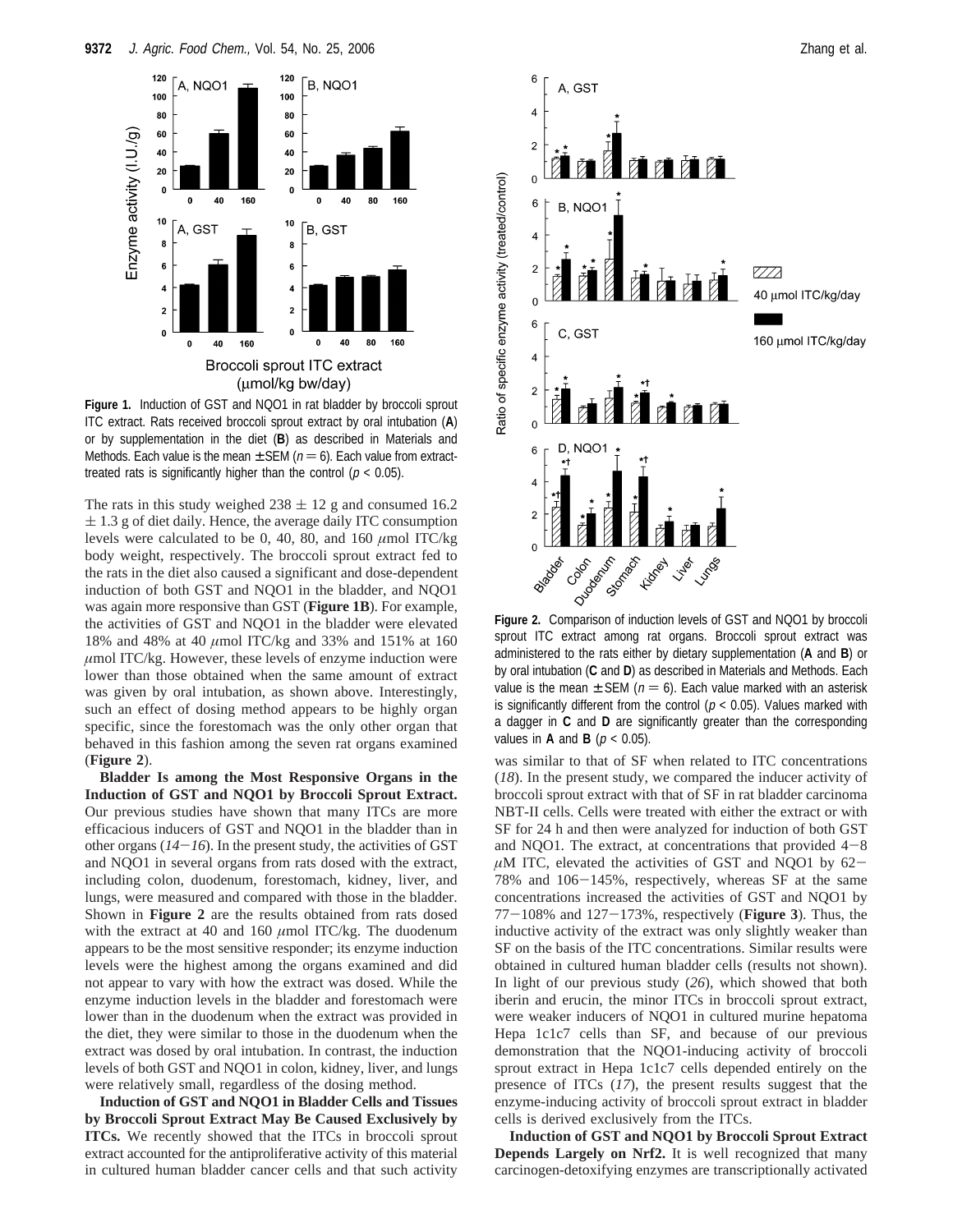

**Figure 3.** Induction of GST and NQO1 in rat bladder NBT-II cells by broccoli sprout ITC extract and SF. Cells were treated with either broccoli sprout extract or SF at the indicated ITC concentrations for 24 h and then were harvested for determination of specific GST and NQO1 activities as described in Materials and Methods. Each value is the mean  $\pm$  SEM  $(n = 3)$ . Each value with treatment of the sprout extract and SF is significantly different from the control ( $p < 0.05$ ).



**Figure 4.** Induction of GST and NQO1 by broccoli sprout ITC extract and SF in wild-type and Nrf2 knockout MEF. Cells were treated with either broccoli sprout extract or SF at the indicated ITC concentrations for 24 h and then were harvested for determination of specific GST and NQO1 activities as described in Materials and Methods. **A** and **B**, wild-type MEF; **C** and **D**, Nrf2 knockout MEF. Each value is the mean  $\pm$  SEM ( $n = 3$ ). Values marked with an asterisk are each significantly higher than the control ( $p < 0.05$ ).

through an Nrf2-dependent signaling pathway (*27*). Nrf2 is a transcription factor which is normally suppressed in the cytoplasm by its repressor Keap1, but chemical modification of the latter by inducers leads to nuclear accumulation of Nrf2 (*28*, *29*), where it stimulates gene transcription by binding to ARE (antioxidant response element), a DNA regulatory element that exists in the upstream region of genes, including GST and NQO1. ITCs, as well as other inducers, have been shown to activate this signaling pathway (*30*). SF potently induced both GST and NQO1 in wild-type mouse embryonic fibroblasts (MEF), but Nrf2 knockout totally abolished GST induction and dramatically attenuated NQO1 induction (**Figure 4**). The broccoli sprout extract behaved similarly, causing strong induction of both GST and NQO1 in wild-type MEF but small (NQO1) or no (GST) induction in Nrf2 knockout MEF. Similar results were obtained with higher doses of the extract and SF (results not shown).

**Table 1.** Urinary Excretion of Orally Administered Broccoli Sprout ITCs in Rats

|                                        |                                                      |                               |                    | urinary ITC plus DTC |  |
|----------------------------------------|------------------------------------------------------|-------------------------------|--------------------|----------------------|--|
| <b>ITC</b> dose<br>$(\mu$ mol/kg b.w.) | urine collection<br>period post<br><b>ITC</b> dosing | total urine<br>volume<br>(mL) | concn $(\mu M)$    | % recovery           |  |
| 10                                     | $0 - 24 h$                                           | $13.6 \pm 1.4^a$              | $113.3 \pm 19.4^a$ | 70.4                 |  |
|                                        | $25 - 48$ h                                          | $10.9 \pm 0.4$                | $2.5 \pm 0.5$      | 1.4                  |  |
| 25                                     | $0 - 24 h$                                           | $15.9 \pm 1.8$                | $243.9 \pm 22.1$   | 71.8                 |  |
|                                        | $25 - 48$ h                                          | $10.9 \pm 1.4$                | $5.6 \pm 1.4$      | 1.4                  |  |
| 50                                     | $0 - 24 h$                                           | $12.4 \pm 2.1$                | $702.2 \pm 88.6$   | 78.8                 |  |
|                                        | $25 - 48$ h                                          | $11.9 \pm 1.0$                | $10.4 \pm 1.7$     | 1.2                  |  |
| 250                                    | $0 - 24 h$                                           | $13.9 \pm 1.9$                | $3405.3 \pm 470.3$ | 78.2                 |  |
|                                        | $25 - 48$ h                                          | $13.7 \pm 1.8$                | $41.9 \pm 5.9$     | 1.1                  |  |
|                                        |                                                      |                               |                    |                      |  |

a Mean  $±$  SEM ( $n = 5$ ). Each Sprague–Dawley rat received a single oral dose of broccoli sprout extract.



**Figure 5.** Urinary excretion levels of ITC metabolites in rats following administration of broccoli sprout ITC extract. The data are drawn from a part of the results shown in **Table 1**. Each rat was given a single oral dose of broccoli sprout extract, and urine was collected for 24 h postdosing. Each value is the mean  $\pm$  SEM ( $n = 5$ ). Urinary elimination of ITC metabolites was linearly proportional to the ITC dose ( $r^2 = 0.992$ ).

**The Amount of Broccoli Sprout Extract Required To Induce GST and NQO1 in Vivo Generates High Urinary Levels of ITC Metabolites.** Groups of five rats were given a single dose of the extract by oral intubation at amounts sufficient to provide doses of 10, 25, 50, and 250 *µ*mol ITC/kg. Urine was subsequently collected from each rat for two consecutive 24-h periods. While urine from control rats contained no ITC metabolites (results not shown), 70.4-78.8% of the ITC doses provided by the broccoli sprout extract were eliminated as cyclocondensation assay-detected substances (ITC plus DTC) in the first 24-h urine and  $1.1-1.4%$  of the doses in the second 24-h urine (**Table 1**), indicating extremely high bioavailability and predominant and rapid urinary disposition of broccoli sprout ITCs. It is also clear that the urinary ITC elimination process is rather robust, as the urinary ITC elimination rate was linear up to 250 *µ*mol ITC/kg (**Figure 5**). Moreover, the results show that the bladders were exposed to very high concentrations of ITC plus DTC in the urine when the animals were dosed with the extract at the levels that are needed for significant induction of GST and NQO1 in this organ. For example, on the basis of the urinary elimination pattern shown in **Figure 5**, we calculated that the average urinary concentrations of ITC plus DTC in the first 24 h following oral intubation of single dose of extract at 40 and 160 *µ*mol ITC/kg, which significantly induced GST and NQO1 in the bladder, were 480 *µ*M and 2.3 mM. Importantly, none of the extract doses tested in the present study were associated with any sign of toxicity. All rats appeared in good health, and body weight gains over the course of the experimental period were not significantly different among the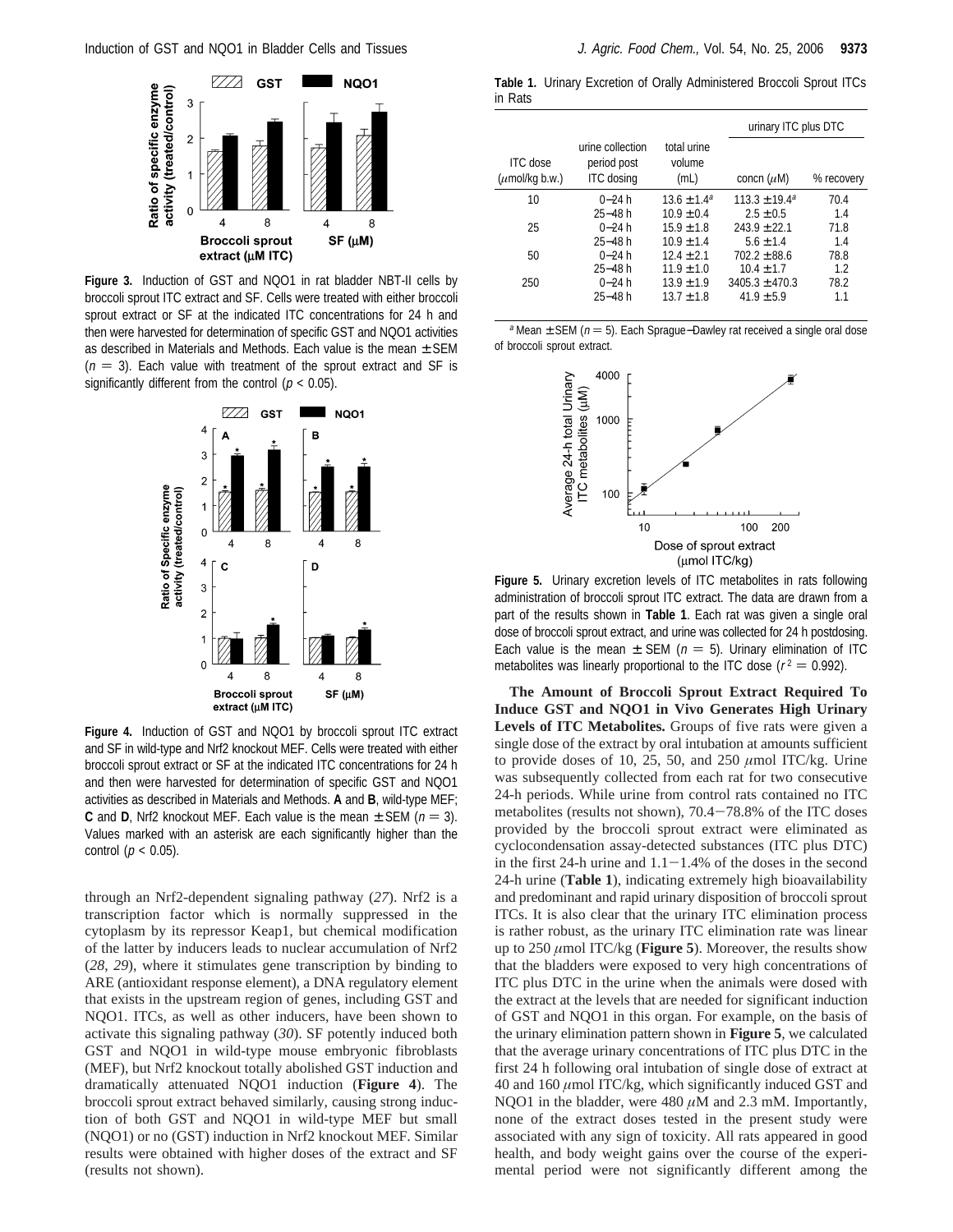

**Figure 6.** H&E stained bladder tissues of rats after administration of broccoli sprout ITC extract. Rats were given broccoli sprout ITC extract either in the diet or by oral intubation daily for 14 days. On the 15th day, the rats were killed, and the bladders were removed and processed for microscopic examination of bladder tissue. **A**, control; **B**, 40 *µ*mol ITC/kg b.w./day, extract in the diet; **C**, 80 *µ*mol ITC/kg b.w./day, extract in the diet; **D**, 160 *µ*mol ITC/kg b.w./day, extract in the diet; **E**, 40 *µ*mol ITC/ kg/day, oral intubation; **F**, 160 *µ*mol ITC/kg/day, oral intubation. The images are representative of bladders of other rats in the same groups (six rats/ group).

treatment groups and the control group (results not shown). No gross abnormalities were detected at necropsy. When the rat bladder tissues were examined microscopically after H&E staining, no pathological changes were visible (**Figure 6**).

## **DISCUSSION**

Several lines of evidence show that deficiency of GST or NQO1 increases the risk of bladder cancer in humans. Our present study shows that broccoli sprout extract causes significant induction of both enzymes in cultured bladder cells and in the bladder of rats in vivo. Moreover, the inducer efficacy of this extract in cultured bladder cells in vitro (**Figure 3**) and in the rat bladder in vivo was very similar to that of SF (*15*). SF is the principal ITC in the extract (*18*) and is a well-known cancer chemopreventive agent (*31*). These results suggest that broccoli sprout extract is not only potentially useful for bladder cancer prevention but also is an excellent substitute for SF. In this context, it is important to note that fresh broccoli sprouts may not be as good a delivery vehicle of SF as broccoli sprout extract. SF and other ITCs in broccoli sprouts are generated through myrosinase-catalyzed hydrolysis of their glucosinolate precursors (*â*-thioglucoside *N*-hydroxysulfates). However, myrosinase-induced ITC formation in broccoli sprouts is in competition with the activity of epithiospecifier protein (ESP), which converts the intermediate products of glucosinolate hydrolysis (thiohydroximate-*O*-sulfonates) to nitriles and other products, which are not known to possess chemopreventive activity (*32*, *33*). In fresh broccoli sprouts, only a small fraction (∼17%) of the glucosinolates were converted to ITCs (our unpublished data), as both myrosinase and ESP were fully active, although mild heating increases ITC yield because ESP is more heat-sensitive than myrosinase (*32*). In the preparation of broccoli sprout extract, however, endogenous enzymes and ESP are inactivated by heating, and a high yield of ITCs is ensured by subsequently adding a preparation of myrosinase uncontaminated with ESP.

Our studies also show that Nrf2 plays a critical role in GST and NQO1 induction by the broccoli sprout extract. Knockout of Nrf2 in MEF completely abolished GST induction and markedly attenuated NQO1 induction (**Figure 4**). The dependence of the extract on Nrf2 in GST and NQO1 induction was similar to that of SF, which was previously shown to depend

on Nrf2 for induction of many detoxification enzymes (*34*). However, there was a small but significant induction of NQO1 after treatment of Nrf2-deficient MEF with either the extract or SF, suggesting that an Nrf2-independent mechanism may also mediate to a minor extent the induction of this enzyme. Nrf2 related factors such as Nrf1 and Nrf3 have been reported to mimic the function of Nrf2 (*35*, *36*). However, it seems unlikely that these factors play a role in NQO1 induction observed in the present study, because Nrf2 knockout completely abolished GST induction. Rather, we speculate that it may involve activator protein 1 (AP-1). Although we are unable to find any literature reports of NQO1 regulation by AP-1 in murine cells and tissues, a functional AP-1 binding site is known to exist in the 5′-flanking region of the human NQO1 gene (*37*, *38*). We and others have previously shown that ITCs, including SF, stimulate trans-activation of AP-1 in various cultured cell lines (*19*, *39*, *40*).

Bladder, duodenum and forestomach were the most responsive organs in the induction of GST and NQO1 in vivo by the broccoli sprout extract. However, the efficacy of this extract in the bladder was markedly influenced by dosing method, as oral intubation of the extract was significantly more effective than its supplementation in the diet (**Figure 1**). Interestingly, similar effects were also seen in the forestomach, but not in other organs examined (**Figure 2**). Both bladder and forestomach may be viewed as organs that temporarily store ITCs or their metabolites, because ingested ITCs may be kept in the stomach for some time before being passed to the small intestine, whereas urinary metabolites of ITCs (mainly *N*-acetylcysteine (NAC) conjugates), which can undergo time-dependent dissociation to ITCs, are stored in the bladder until urine discharge. Thus, it is conceivable that bolus ITC administration maximizes the exposure of these organs to ITCs or their metabolites. Also, the duodenum remained one of the most responsive organs, perhaps the most responsive among the organs examined, in the induction of GST and NQO1, regardless of how the broccoli sprout extract was administered, suggesting that broccoli sprout extracts may be an excellent cytoprotective substance in this tissue. The reason for the sensitivity toward induction of GST and NQO1 by the broccoli sprout extract in the duodenum is presently unknown.

ITCs are known to be metabolized in vivo mainly through the mercapturic acid pathway and to be excreted in the urine as NAC conjugates. Using the cyclocondensation assay, which measures free ITCs, NAC conjugates, and the intermediate metabolites in the mercapturic acid pathway (collectively termed DTC), we showed extensive  $(70.4 - 78.8%)$  elimination of the ITC doses provided by the broccoli sprout extract within 24 h. Little more ITCs or their derivatives were excreted in the subsequent 24 h. These results are consistent with those of Kassahun et al. (*41*), who showed that 72% of a single oral dose of SF was eliminated within 24 h as NAC conjugates in the urine of rats. Similar results were also seen in humans dosed with broccoli or broccoli sprouts (*42*, *43*). Interestingly, the urinary concentrations of ITC metabolites associated with significant induction of GST and NQO1 in the bladder appear to be dramatically higher than those required for induction in cultured cells. While broccoli sprout extract providing ITC concentrations of 4 and 8 *µ*M significantly induced GST and NQO in cultured NBT-II cells and MEF, the urinary concentrations of total DTC, the majority of which are presumably NAC conjugates, in rats that were fed with amounts of the ITC extract that caused significant induction of GST and NQO1 in the bladder were  $2-3$  orders of magnitude higher. This suggests a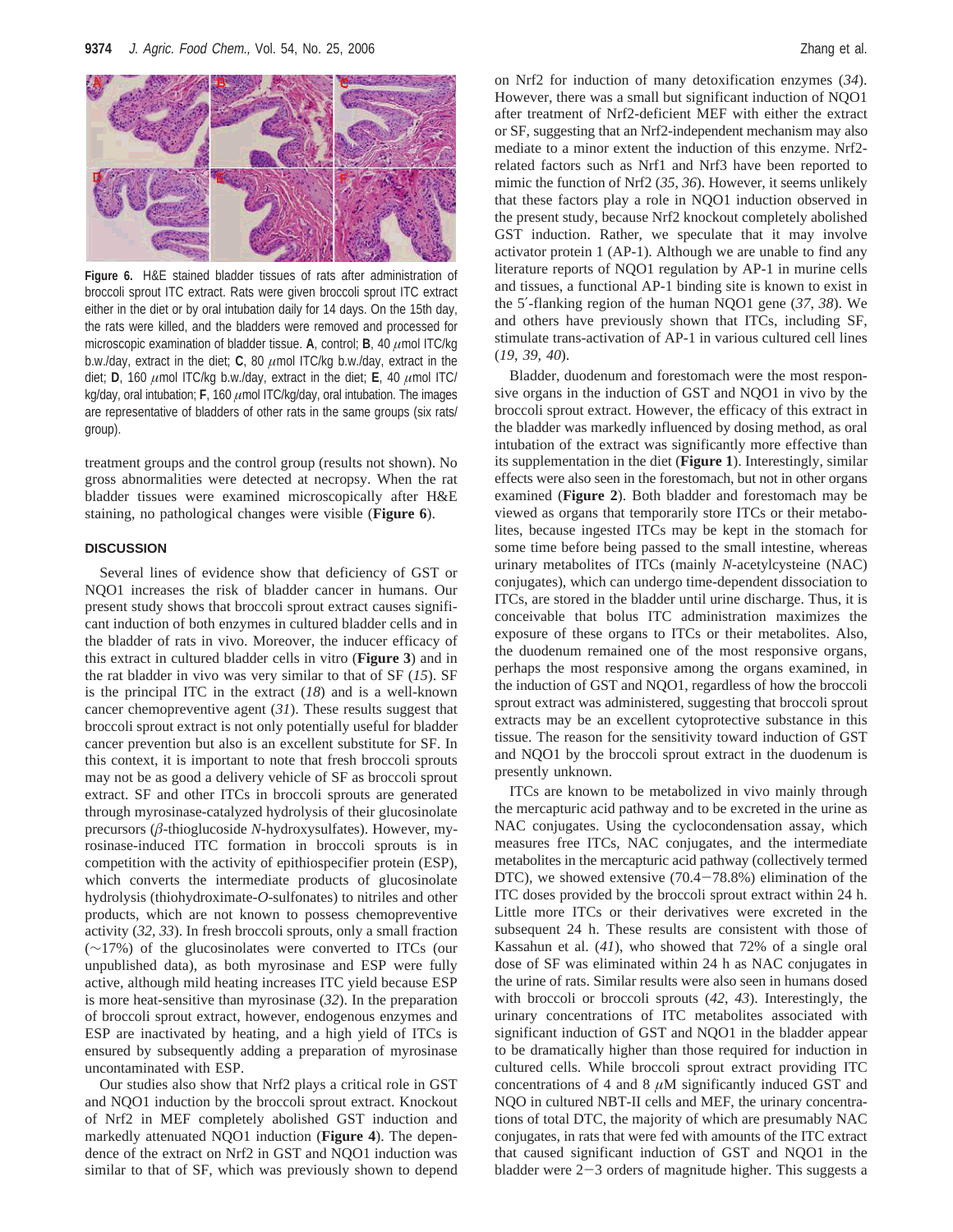very limited dissociation of NAC-ITCs to ITCs in the urine and/ or very limited uptake of ITCs/NAC-ITCs from urine by bladder mucosa. Our previous study suggests that intact NAC-ITCs are unable to enter cells (*44*). This suggestion is in accord with our finding that urinary total ITC metabolites up to 3.4 mM did not cause any detectable injury to the bladder tissue.

In summary, broccoli sprout extract is a strong inducer of GST and NQO1 in cultured bladder cells in vitro and rat bladder in vivo. The bladder is among the most responsive organs with respect to the induction of these enzymes by the extract. GST induction by the ITC extract appears to be entirely Nrf2 dependent, whereas NQO1 induction may involve both Nrf2 dependent and -independent mechanisms. While urinary concentrations of ITC metabolites in the rats dosed with the ITC extract in association with significant GST and NQO1 induction in the bladder are extremely high, no toxic effects on the bladder tissue were observed.

## **ABBREVIATIONS USED**

DTC, dithiocarbamate; GST, glutathione S-transferase; ITC, isothiocyanate; MEF, mouse embryonic fibroblast; NAC, *N*acetylcysteine; NQO1, NAD(P)H:quinone oxidoreductase 1; SF, sulforaphane.

## **ACKNOWLEDGMENT**

We thank Ms. Mary Vaughan at the Cell Analysis Resource of Roswell Park Cancer Institute for assistance in performing histological analysis.

## **LITERATURE CITED**

- (1) Hayes, J. D.; Pulford, D. J. The glutathione S-transferase supergene family: regulation of GST and the contribution of the isoenzymes to cancer chemoprotection and drug resistance. *Crit. Re*V*. Biochem. Mol. Biol.* **<sup>1995</sup>**, *<sup>30</sup>* (6), 445-600.
- (2) Dinkova-Kostova, A. T.; Talalay, P. Persuasive evidence that quinone reductase type 1 (DT diaphorase) protects cells against the toxicity of electrophiles and reactive forms of oxygen. *Free Radical Biol. Med.* **<sup>2000</sup>**, *<sup>29</sup>* (3-4.), 231-240.
- (3) Nioi, P.; Hayes, J. D. Contribution of NAD(P)H:quinone oxidoreductase 1 to protection against carcinogenesis, and regulation of its gene by the Nrf2 basic-region leucine zipper and the arylhydrocarbon receptor basic helix-loop-helix transcription factors. *Mutat. Res.* **<sup>2004</sup>**, *<sup>555</sup>* (1-2), 149-171.
- (4) Long, D. J., II; Waikel, R. L.; Wang, X. J.; Perlaky, L.; Roop, D. R.; Jaiswal, A. K. NAD(P)H:quinone oxidoreductase 1 deficiency increases susceptibility to benzo(a)pyrene-induced mouse skin carcinogenesis. *Cancer Res.* **<sup>2000</sup>**, *<sup>60</sup>* (21), 5913- 5915.
- (5) Long, D. J., II; Gaikwad, A.; Multani, A.; Pathak, S.; Montgomery, C. A.; Gonzalez, F. J.; Jaiswal, A. K. Disruption of the NAD(P)H:quinone oxidoreductase 1 (NQO1) gene in mice causes myelogenous hyperplasia. *Cancer Res.* **2002**, *62* (11), <sup>3030</sup>-3036.
- (6) Long, D. J., II; Waikel, R. L.; Wang, X. J.; Roop, D. R.; Jaiswal, A. K. NAD(P)H:quinone oxidoreductase 1 deficiency and increased susceptibility to 7,12-dimethylbenz[a]-anthraceneinduced carcinogenesis in mouse skin. *J. Natl. Cancer Inst.* **2001**, *<sup>93</sup>* (15), 1166-1170.
- (7) Henderson, C. J.; Smith, A. G.; Ure, J.; Brown, K.; Bacon, E. J.; Wolf, C. R. Increased skin tumorigenesis in mice lacking pi class glutathione S-transferases. *Proc. Natl. Acad. Sci. U.S.A.* **<sup>1998</sup>**, *<sup>95</sup>* (9), 5275-80.
- (8) Komiya, Y.; Tsukino, H.; Nakao, H.; Kuroda, Y.; Imai, H.; Katoh, T., Human glutathion S-transferase A1 polymorphism and susceptibility to urothelial cancer in the Japanese population. *Cancer Lett.* **<sup>2005</sup>**, *<sup>221</sup>* (1), 55-59.
- (9) Toruner, G. A.; Akyerli, C.; Ucar, A.; Aki, T.; Atsu, N.; Ozen, H.; Tez, M.; Cetinkaya, M.; Ozcelik, T. Polymorphisms of glutathione S-transferase genes (GSTM1, GSTP1 and GSTT1) and bladder cancer susceptibility in the Turkish population. *Arch. Toxicol.* **<sup>2001</sup>**, *<sup>75</sup>* (8), 459-64.
- (10) Schulz, W. A.; Krummeck, A.; Rosinger, I.; Eickelmann, P.; Neuhaus, C.; Ebert, T.; Schmitz-Drager, B. J.; Sies, H. Increased frequency of a null-allele for NAD(P)H: quinone oxidoreductase in patients with urological malignancies. *Pharmacogenetics* **1997**, *<sup>7</sup>* (3), 235-239.
- (11) Salagovic, J.; Kalina, I.; Habalova, V.; Hrivnak, M.; Valansky, L.; Biros, E. The role of human glutathione S-transferases M1 and T1 in individual susceptibility to bladder cancer. *Physiol. Res.* **<sup>1999</sup>**, *<sup>48</sup>* (6), 465-471.
- (12) Moore, L. E.; Wiencke, J. K.; Bates, M. N.; Zheng, S.; Rey, O. A.; Smith, A. H. Investigation of genetic polymorphisms and smoking in a bladder cancer case-control study in Argentina. *Cancer Lett.* **<sup>2004</sup>**, *<sup>211</sup>* (2), 199-207.
- (13) Park, S. J.; Zhao, H.; Spitz, M. R.; Grossman, H. B.; Wu, X. An association between NQO1 genetic polymorphism and risk of bladder cancer. *Mutat. Res.* **<sup>2003</sup>**, *<sup>536</sup>* (1-2), 131-137.
- (14) Munday, R.; Munday, C. M. Selective induction of phase II enzymes in the urinary bladder of rats by allyl isothiocyanate, a compound derived from Brassica vegetables. *Nutr. Cancer* **2002**, *<sup>44</sup>* (1), 52-59.
- (15) Munday, R.; Munday, C. M. Induction of phase II detoxification enzymes in rats by plant-derived isothiocyanates: comparison of allyl isothiocyanate with sulforaphane and related compounds. *J. Agric. Food Chem.* **<sup>2004</sup>**, *<sup>52</sup>* (7), 1867-1871.
- (16) Munday, R.; Zhang, Y.; Fahey, J. W.; Jobson, H. E.; Munday, C. M.; Li, J.; Stephenson, K. K. Evaluation of isothiocyanates as potent inducers of carcinogen-detoxifying enzymes in the urinary bladder: critical nature of in vivo bioassay. *Nutr. Cancer* **<sup>2006</sup>**, *<sup>54</sup>* (2), 223-231.
- (17) Fahey, J. W.; Zhang, Y.; Talalay, P. Broccoli sprouts: an exceptionally rich source of inducers of enzymes that protect against chemical carcinogens. *Proc. Natl. Acad. Sci. U.S.A.* **1997**, *<sup>94</sup>* (19), 10367-10372.
- (18) Tang, L.; Zhang, Y.; Jobson, H. E.; Li, J.; Stephenson, K. K.; Wade, K. L.; Fahey, J. W. Potent activation of mitochondriamediated apoptosis and arrest in S and M phases of cancer cells by a broccoli sprout extract. *Mol. Cancer Ther.* **<sup>2006</sup>**, *<sup>5</sup>* (4), 935- 944.
- (19) Li, J.; Yao, S.; Zhang, Y. The role of c-Jun in the AP-1 activation induced by naturally occurring isothiocyanates. *Food Chem. Toxicol.* **<sup>2005</sup>**, *<sup>43</sup>* (9), 1373-1380.
- (20) Wakabayashi, N.; Dinkova-Kostova, A. T.; Holtzclaw, W. D.; Kang, M. I.; Kobayashi, A.; Yamamoto, M.; Kensler, T. W.; Talalay, P. Protection against electrophile and oxidant stress by induction of the phase 2 response: fate of cysteines of the Keap1 sensor modified by inducers. *Proc. Natl. Acad. Sci*. *U.S.A.* **2004**, *<sup>101</sup>* (7), 2040-2045.
- (21) Ye, L.; Zhang, Y. Total intracellular accumulation levels of dietary isothiocyanates determine their activity in elevation of cellular glutathione and induction of Phase 2 detoxification enzymes. *Carcinogenesis* **<sup>2001</sup>**, *<sup>22</sup>* (12), 1987-1992.
- (22) Habig, W. H.; Pabst, M. J.; Jakoby, W. B. Glutathione Stransferases. The first enzymatic step in mercapturic acid formation. *J. Biol. Chem.* **<sup>1974</sup>**, *<sup>249</sup>* (22), 7130-7139.
- (23) Ernster, L.; Danielson, L.; Ljunggren, M. DT diaphorase. I. Purification from the soluble fraction of rat-liver cytoplasm, and properties. *Biochim. Biophys. Acta* **<sup>1962</sup>**, *<sup>58</sup>*, 171-188.
- (24) Zhang, Y.; Wade, K. L.; Prestera, T.; Talalay, P. Quantitative determination of isothiocyanates, dithiocarbamates, carbon disulfide, and related thiocarbonyl compounds by cyclocondensation with 1,2-benzenedithiol. *Anal. Biochem.* **<sup>1996</sup>**, *<sup>239</sup>* (2), 160- 167.